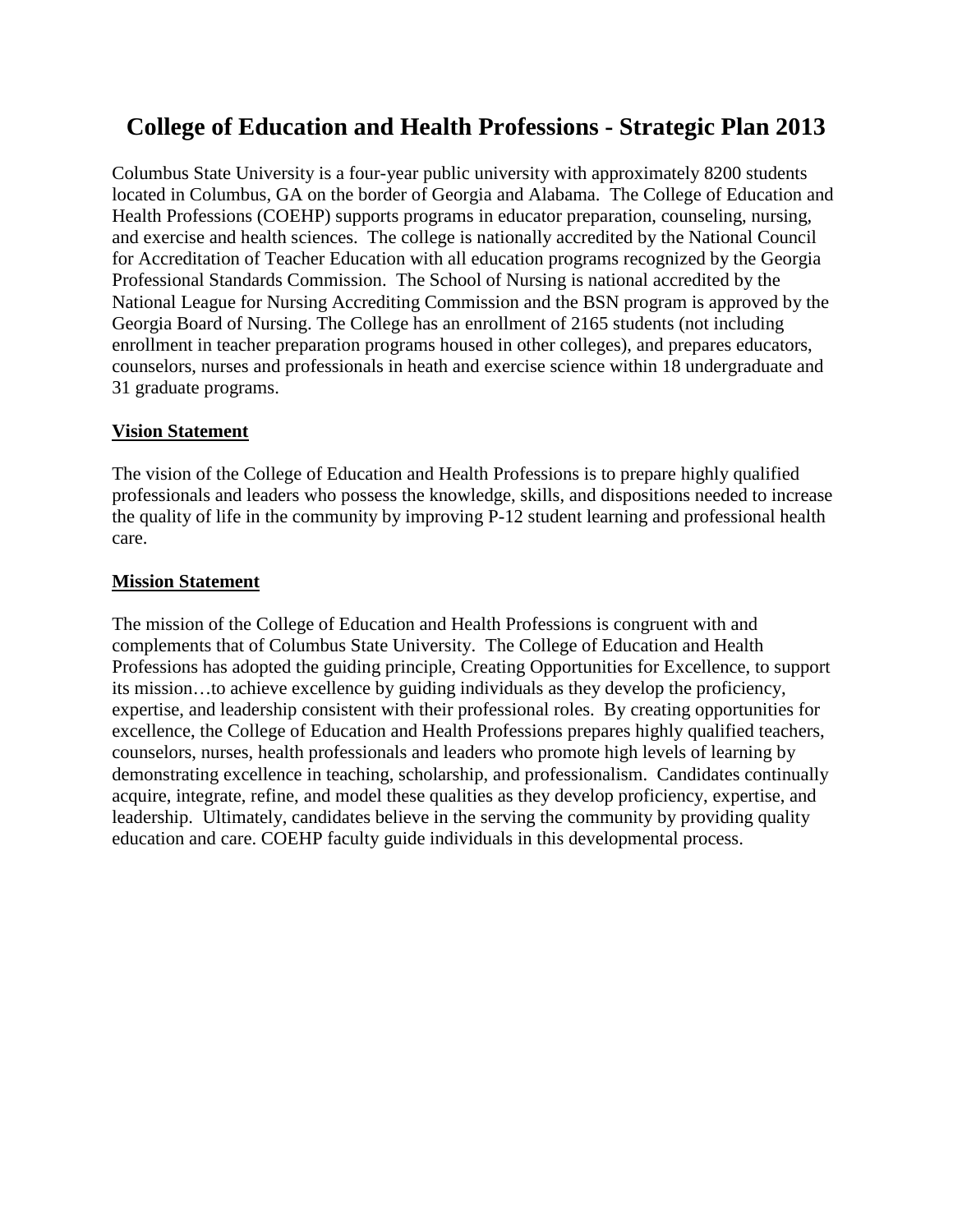### **COE/COEHP Programs and Student Enrollment**

|                                                                                                    | 1997         | 2002           | 2007           | 2008          | 2009*                          |
|----------------------------------------------------------------------------------------------------|--------------|----------------|----------------|---------------|--------------------------------|
| <b>COE/COEHP Undergraduate Programs</b>                                                            | 13           | 12             | 16             | 16            | 18                             |
| <b>CSU Undergraduate Programs</b>                                                                  | 44           | 45             | 44             | 44            | 45                             |
| <b>COE/COEHP Graduate Programs</b>                                                                 | 28           | 23             | 26             | 28            | 31                             |
| <b>CSU Graduate Programs</b>                                                                       | 36           | 32             | 32             | 34            | 38                             |
| <b>COE/COEHP</b> Undergraduate students                                                            | 738          | $968 (+31\%)$  | $1054 (+9%)$   | $1288 (+22%)$ | 1981**                         |
|                                                                                                    |              |                |                |               | 1271 (Educ)<br>710 (Hlth Prof) |
| <b>COE/COEHP Graduate Students</b>                                                                 | 300          | 477 (+59%)     | 539 $(+13%)$   | 555 $(+3%)$   | $624 (+12\%)$                  |
| <b>Total Students Enrolled in</b>                                                                  | 1038         | $1445 (+39\%)$ | $1593 (+10\%)$ | $1843 (+16%)$ | $2165 (+17%)$                  |
| <b>COE/COEHP</b>                                                                                   |              |                |                |               | $2605**$                       |
|                                                                                                    |              |                |                |               |                                |
| <b>CSU Undergraduate Students</b>                                                                  | 4,584        | 5,319          | 6519           | 6838          | 6969                           |
| <b>CSU Graduate Students</b>                                                                       | 821          | 931            | 1062           | 1115          | 1210                           |
| <b>Total Students Enrolled at CSU</b>                                                              | 5,405        | 6,250          | 7581           | 7953          | 8179                           |
|                                                                                                    |              |                |                |               |                                |
| <b>COE/COEHP Budget</b>                                                                            | \$2,412,477  | \$3,267,753    | \$3,950,000    | \$4,778,117   | \$6,796,538                    |
| <b>CSU Budget</b>                                                                                  | \$47,314,068 | \$61,341,828   | \$53,000,000   | \$77,248,000  |                                |
| <b>COE/COEHP Full-Time Faculty</b>                                                                 | 37           | 38             | 40             | 40            | 61                             |
|                                                                                                    |              |                |                |               | $40$ (Educ)<br>21 (Hlth Prof)  |
| CSU Full-Time Faculty (including<br>faculty with more than 50%<br>administrative responsibilities) | 221          | 218            | 278            | 283           | 296                            |

\*In Fall 2009, Health Sciences and Nursing were added to the College of Education, and the college became the College of Education and Health Professions. Enrollment numbers for 2009 were taken from two sources: the CSU Fact Book, 2009-2010, Enrollment by Declared Majors: College of Education and Health Professions and the "Students by Major by Department" report in ISIS (used to count enrollments in teacher preparation programs housed in the College of the Arts and College of Letters and Sciences).

\*\* Total enrollment including undergraduate teacher preparation programs housed in the College of the Arts and College of Letters and Sciences.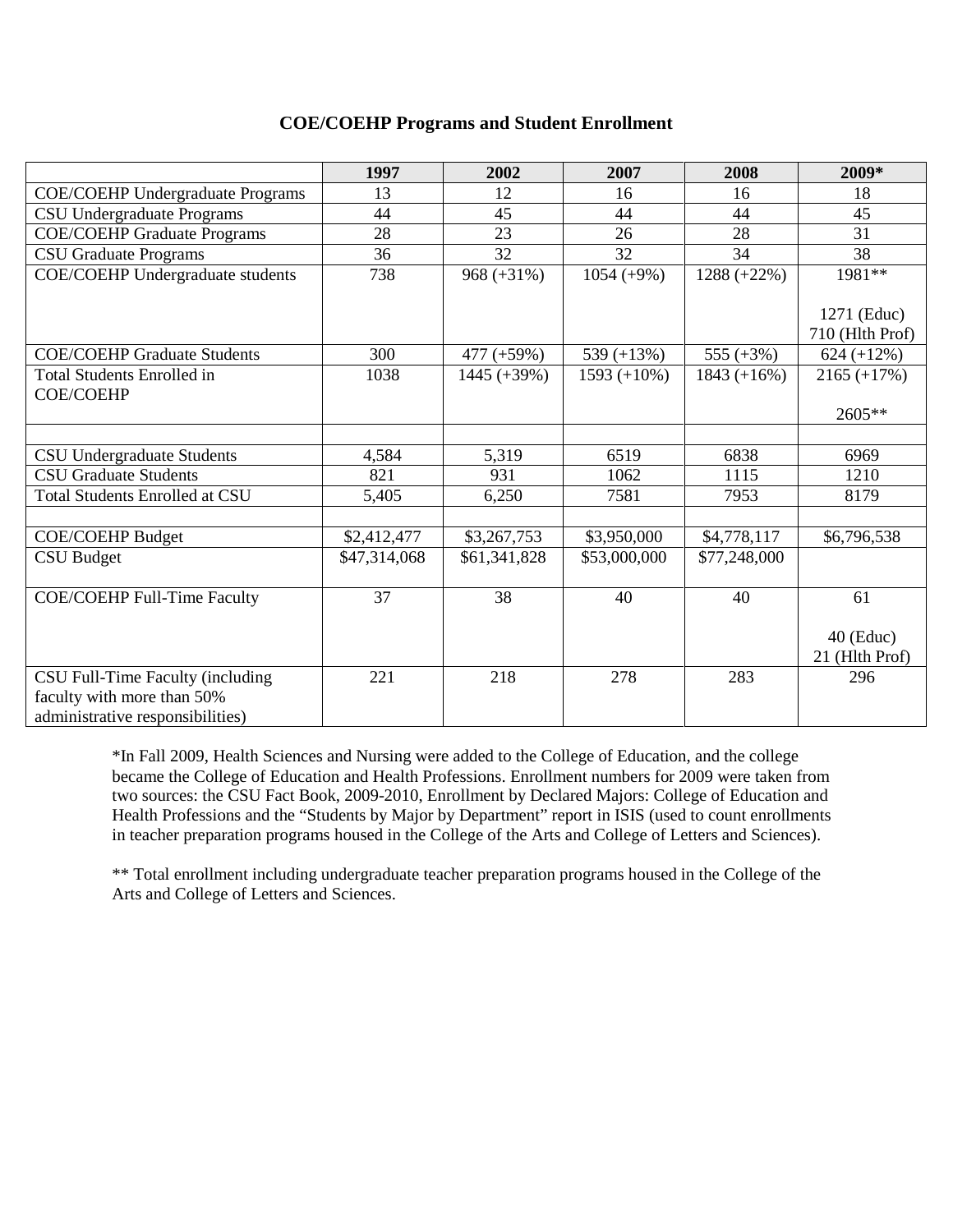# *GOALS 2013*

### **Academic Programs**

The College of Education and Health Professions significantly contributes to the academic mission of the university by providing 82% (31) of all graduate programs (38) within the university and 40% (18 out of 45) of all undergraduate programs.

As a professional leader in P-12 education and health professions for the region, the College of Education and Health Professions seeks to:

1. Obtain a Doctorate in Education.(CSU Goal 1)

The first doctoral cohort of twenty-two candidates enrolled in classes in January 2010. Of those 22 candidates, 20 successfully completed coursework in spring and summer semesters and are enrolled in classes in Fall 2010 (91% retention rate). The second doctoral cohort of 14 candidates was admitted in Fall 2010.

- 2. Exceed state and national pass rates on certification/licensing exams. (CSU Goal 1)
	- a. Exceed the national average for first time pass rate for NCLEX-RN examination.

From 2005 to 2008 the average first time pass rate on the National Council Licensure Examination (NCLEX) was 95%. For the 2009 nursing class, 80 out of 83 graduates (96%) passed the NCLEX on their first try. The national pass rate was 88%.

b. Exceed the national average for the pass rate on the national counselor exam.

|           | Number<br>Tested | Number<br>Passed | Percent<br>Passing |
|-----------|------------------|------------------|--------------------|
| 2006-2007 | 24               | 23               | 96%                |
| 2007-2008 | 23               | 21               | 91%                |
| 2008-2009 | 14               | 12               | 86%                |
| 2009-2010 | 19               | 19               | 100%               |

### **National Counselor Exam (NCE) Results**

c. Exceed the Georgia Assessment of Certified Educators examination pass rate for all certification areas. (CSU Goal 1)

In 2008-2009, all COEHP educator preparation programs had a pass rate of 83% or better. Sixteen of the 20 programs for which scores were reported during this time period had a 100% pass rate. See tables on following pages.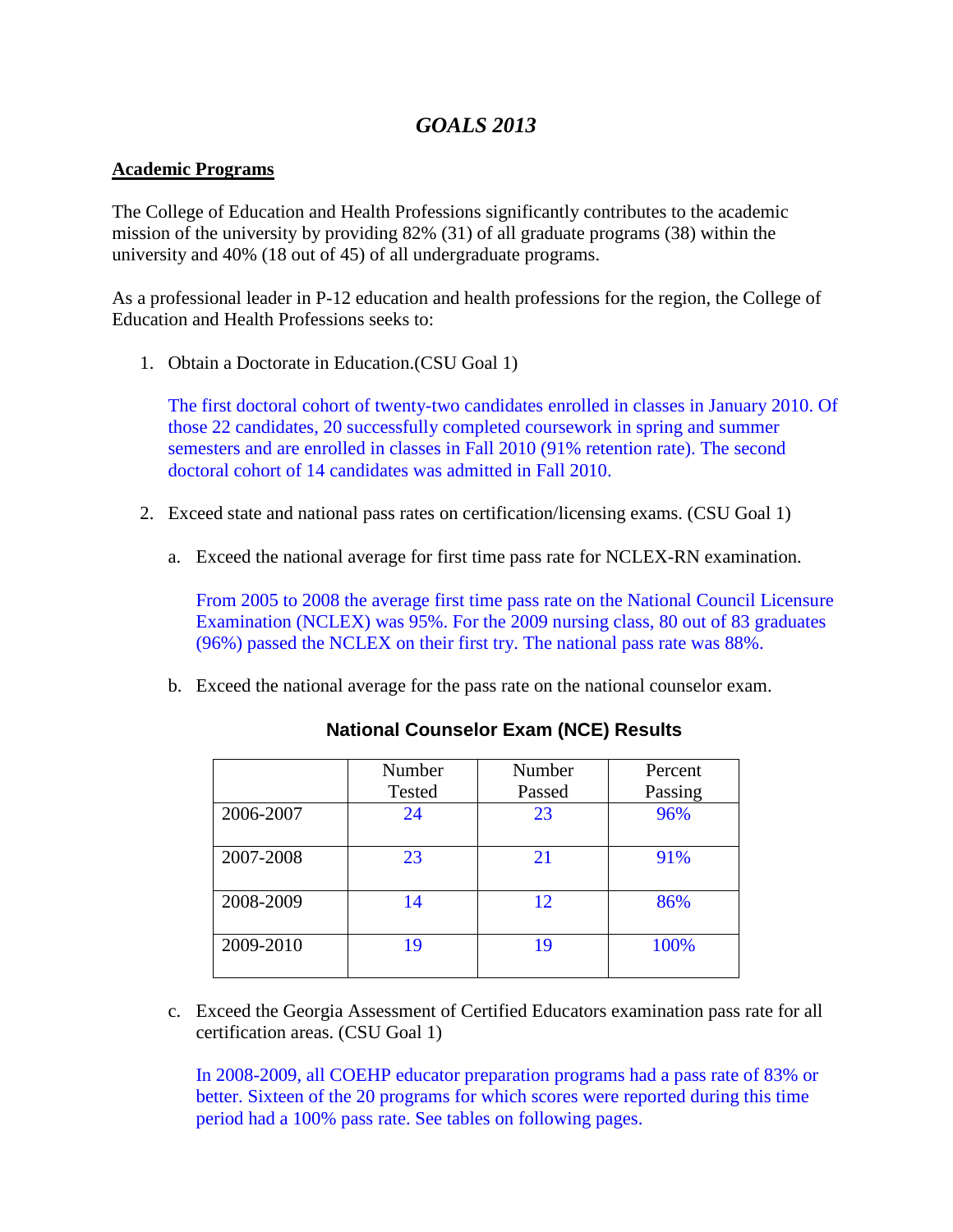# Georgia Assessments for the Certification of Educators (GACE)<br>ANNUAL PROGRAM PROVIDER SUMMARY REPORT

# Program Completers For: 2008-2009<br>Institution: 411 Columbus State University

#### HISTORICAL SUMMARY RESULTS FOR ALL CONTENT ASSESSMENTS

|                                           |                  | Number Tested<br>$2007 -$ |                  |               | Number Passed<br>$2007 -$ |                  |                  | Percent Passing  |               |
|-------------------------------------------|------------------|---------------------------|------------------|---------------|---------------------------|------------------|------------------|------------------|---------------|
| Assessment                                | $2006 -$<br>2007 | 2008                      | $2008 -$<br>2009 | 2006-<br>2007 | 2008                      | $2008 -$<br>2009 | $2006 -$<br>2007 | $2007 -$<br>2008 | 2008-<br>2009 |
| Early Childhood<br>Education              | 49               | 69                        | 82               | 48            | 65                        | 76               | 98%              | 94%              | 93%           |
| Middle Grades<br>Language Arts            | 3                | 3                         | 13               | 3             | 3                         | 13               | 100%             | 100%             | 100%          |
| Middle Grades<br>Reading                  | 0                | 0                         | 2                | 0             | 0                         | 2                | --               | --               | 100%          |
| Middle Grades<br>Mathematics              | 3                | 9                         | 9                | 1             | 8                         | 8                | 33%              | 89%              | 89%           |
| Middle Grades<br>Science                  | 2                | 11                        | 5                | 2             | 11                        | 5                | 100%             | 100%             | 100%          |
| Middle Grades<br>Social Science           | 3                | 3                         | 10               | 3             | 3                         | 9                | 100%             | 100%             | 90%           |
| English                                   | 3                | 10                        | 12               | 2             | 9                         | 12               | 67%              | 90%              | 100%          |
| Mathematics                               | 3                | 5                         | 4                | 3             | 5                         | 4                | 100%             | 100%             | 100%          |
| Science                                   | 0                | 0                         | 2                | 0             | 0                         | 2                | $- -$            | $-$              | 100%          |
| Biology                                   | 1                | 1                         | 1                | 1             | 1                         | 1                | 100%             | 100%             | 100%          |
| Chemistry                                 | 0                | 1                         | 0                | $\bf{0}$      | 1                         | $\Omega$         | --               | 100%             | --            |
| Physics                                   | 0                | 0                         | 0                | 0             | 0                         | 0                | --               | --               |               |
| Political Science                         | 0                | 0                         | 0                | $\bf{0}$      | 0                         | 0                | $- -$            | $-$              | $- -$         |
| History                                   | 6                | 10                        | 8                | 6             | 9                         | 8                | 100%             | 90%              | 100%          |
| Geography                                 | 0                | 0                         | 0                | $\Omega$      | 0                         | 0                | --               | --               | --            |
| Economics                                 | 0                | 0                         | 0                | 0             | 0                         | 0                | --               | --               | --            |
| Agricultural<br>Education                 | $\bf{0}$         | 0                         | 0                | $\bf{0}$      | 0                         | 0                | --               | --               |               |
| Business Education                        | 0                | 0                         | 0                | 0             | 0                         | 0                | --               | --               |               |
| Family and Consumer<br>Sciences Education | 0                | 0                         | 0                | 0             | 0                         | 0                | --               | --               | --            |
| Marketing Education                       | 0                | 0                         | 0                | 0             | 0                         | 0                | --               | --               | --            |
| Technology Education                      | 0                | 0                         | 0                | 0             | 0                         | 0                | --               | --               | --            |
| Special Education<br>General Curriculum   | 2                | 18                        | 25               | 2             | 18                        | 25               | 100%             | 100%             | 100%          |
| Special Education<br>Adapted Curriculum   | 0                | 0                         | 0                | 0             | 0                         | 0                | --               | --               | --            |
| Special Education<br>Deaf Education       | 0                | 0                         | 0                | 0             | 0                         | 0                | --               |                  |               |
|                                           |                  |                           |                  |               |                           |                  |                  |                  |               |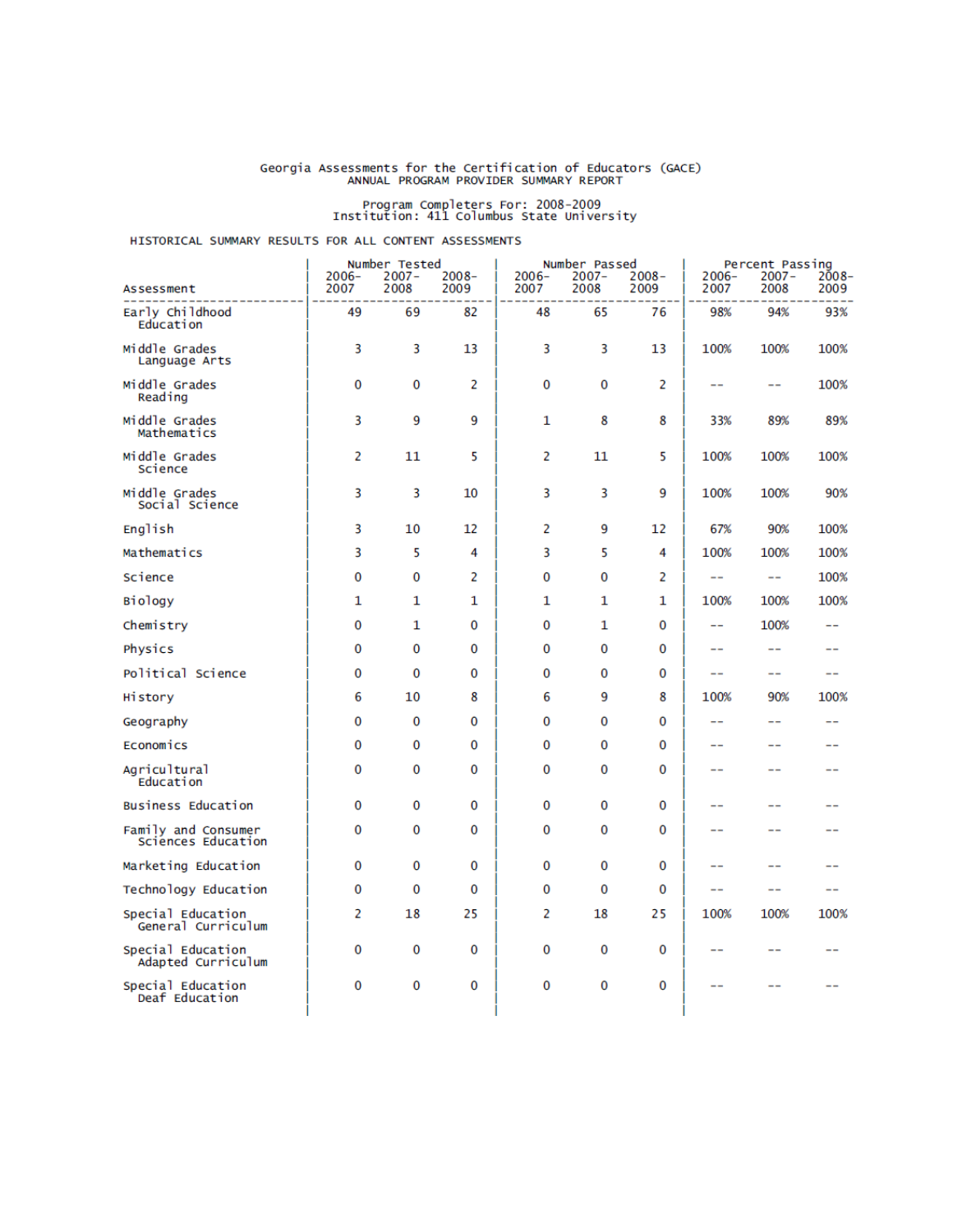|                                                  | Number Tested    |                  | Number Passed    |                  |                  | Percent Passing  |                 |                  |               |
|--------------------------------------------------|------------------|------------------|------------------|------------------|------------------|------------------|-----------------|------------------|---------------|
| Assessment                                       | $2006 -$<br>2007 | $2007 -$<br>2008 | $2008 -$<br>2009 | $2006 -$<br>2007 | $2007 -$<br>2008 | $2008 -$<br>2009 | $2006-$<br>2007 | $2007 -$<br>2008 | 2008-<br>2009 |
| Special Ed Academic<br>Content Concentrations    | 0                | 0                | 1                | $\bf{0}$         | 0                | 1                |                 | $- -$            | 100%          |
| Media Specialist                                 | 0                | 0                | 2                | $\bf{0}$         | 0                | 2                | $- -$           |                  | 100%          |
| School Counseling                                | 0                | 9                | 8                | $\bf{0}$         | 9                | 8                | $- -$           | 100%             | 100%          |
| School Psychology                                | 0                | 0                | 0                | $\bf{0}$         | 0                | $\bf{0}$         | $- -$           | $- -$            | $- -$         |
| Art Education                                    | 0                | 4                | 4                | $\bf{0}$         | 4                | 4                | $- -$           | 100%             | 100%          |
| Music                                            | 8                | 18               | 13               | 7                | 18               | 13               | 88%             | 100%             | 100%          |
| Health Education                                 | 0                | 0                | 0                | $\bf{0}$         | 0                | 0                | --              | $=$ $-$          | $- -$         |
| Health and Physical<br>Education                 | 10               | 13               | 6                | 9                | 13               | 6                | 90%             | 100%             | 100%          |
| Reading                                          | 0                | 0                | 0                | 0                | 0                | 0                |                 |                  |               |
| English to Speakers<br>of Other Languages        | 0                | 0                | 0                | $\bf{0}$         | $\bf{0}$         | 0                |                 |                  |               |
| Spanish                                          | 0                | 3                | 1                | $\bf{0}$         | 3                | 1                | $ -$            | 100%             | 100%          |
| French                                           | 0                | 1                | 0                | $\bf{0}$         | $\bf{0}$         | 0                | --              | 0%               |               |
| German                                           | 0                | 0                | 0                | $\bf{0}$         | 0                | 0                |                 |                  |               |
| Early Childhood Special<br>Ed General Curriculum | 0                | 0                | 0                | 0                | 0                | 0                |                 |                  |               |
| Birth Through Five Test                          | 0                | 0                | $\bf{0}$         | $\bf{0}$         | 0                | $\bf{0}$         |                 |                  |               |
| Behavioral Science                               | 0                | 0                | 0                | $\bf{0}$         | 0                | 0                |                 |                  |               |
| Latin                                            | 0                | 0                | $\bf{0}$         | $\Omega$         | 0                | 0                |                 |                  |               |
| Educational Leadership                           | 0                | 0                | 12               | 0                | $\bf{0}$         | 10               |                 |                  | 83%           |
| <b>TOTAL</b>                                     | 93               | 188              | 220              | 87               | 180              | 210              | 94%             | 96%              | 95%           |
|                                                  |                  |                  |                  |                  |                  |                  |                 |                  |               |

- 3. Add new graduate degrees to address the need of the region (CSU Goal 1):
	- a. Master of Science degree in Exercise Science

The MS in Exercise Science was approved by the CSU curriculum committees and Graduate Council. Plans are to submit the program proposal to the Board of Regents within the next two years for review and system approval.

b. Master of Science degree in Nursing

The MS in Nursing was approved by the CSU curriculum committees and Graduate Council. Plans are to submit the program proposal to the Board of Regents within the next year for review and system approval.

c. Master of Public Health

The Master of Public Health program has been developed and will be submitted to the appropriate CSU curriculum committees to begin the approval process. Additional faculty will be needed to support this program.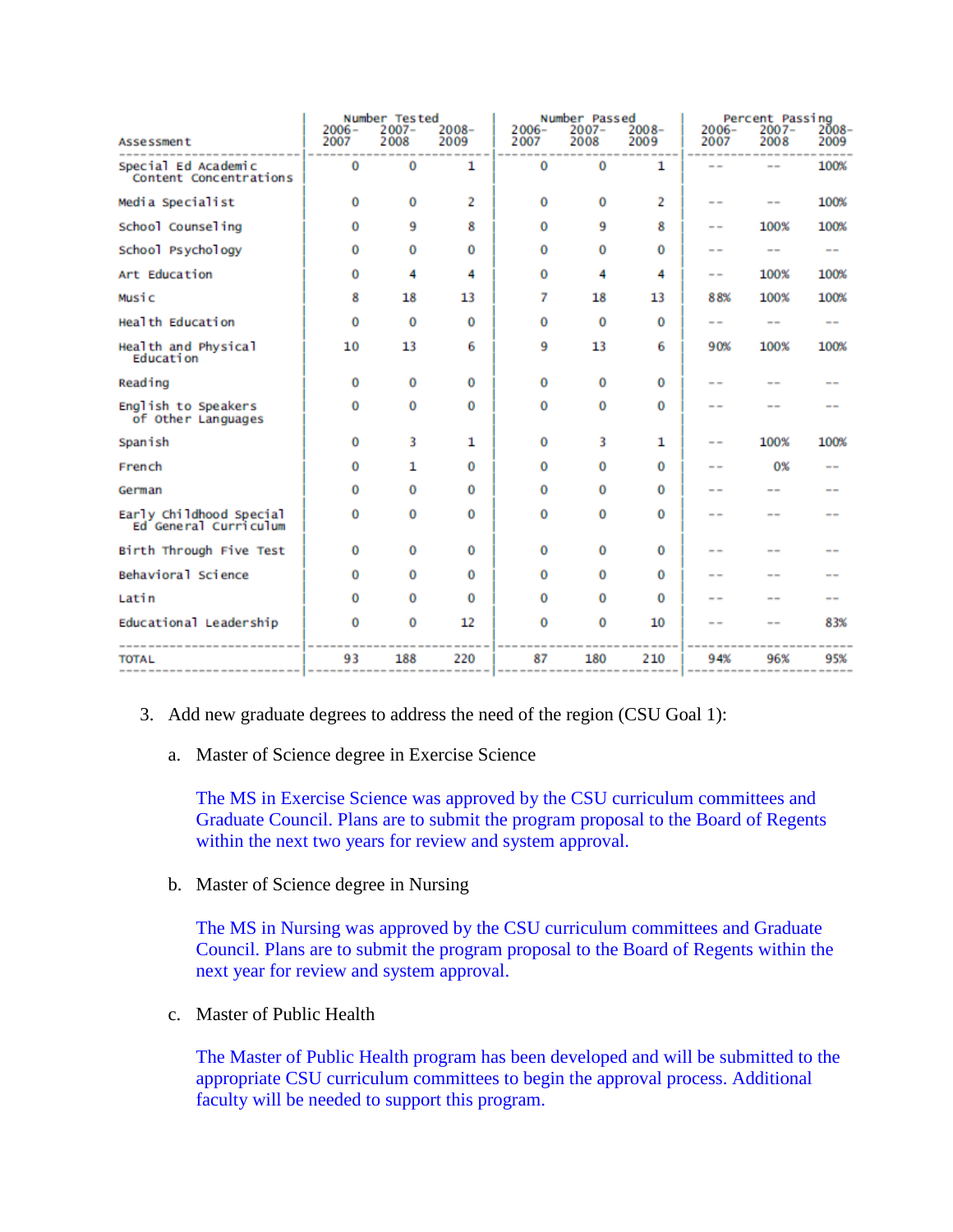d. Master of Education degree in Student Affairs

The MEd in Student Affairs was approved by the CSU curriculum committees and Graduate Council and was submitted to the Board of Regents for review. We are currently awaiting BOR approval.

- e. Master of Science degree in Marriage, Couple and Family Counseling
- f. Online Master of Arts in Teaching Degree in Math and Science Education

The online MAT in Math and Science was implemented in Spring 2009. In Fall 2009, there were 20 candidates enrolled in the program. Four of the 20 candidates completed the program in Summer 2010. Eight more candidates are on track to complete the program in December 2010. A new cohort of 18 students was admitted in Fall 2010.

g. Specialist Degree in Special Education

The EdS in Special Education was approved by the CSU curriculum committees and Graduate Council. Plans are to submit the program proposal to the Board of Regents within the next two years for review and system approval.

4. Achieve outstanding ratings (4) on all indicators of the Regent's Principles and Actions for teachers, counselors, and leaders. (CSU Goal 1)

In 2008-09 or 2009-2010, institutions were not required to submit institutional reports addressing the Regents' Principles and Actions for the preparation of counselors and leaders. During those years teacher preparation programs were required to submit NCATE Part C reports and 20,000 by 2020 updates in the place of their P & A reports. The BOR is establishing a task force to review the Principles and Actions before going forward with the requirement for this reporting in the future.

- 5. Expand programs to address the needs in the region. (CSU Goal 1)
	- a. Revise Master of Education Degree in Special Education to include Adaptive Curriculum as a specialty.

Currently under development

b. Create Online RN to BSN program for nursing.

The first cohort in the online RN to BSN program enrolled in classes in Fall 2010. Currently, there are 17 candidates in the program.

c. Create Online BSN to MSN program for nursing.

Currently under development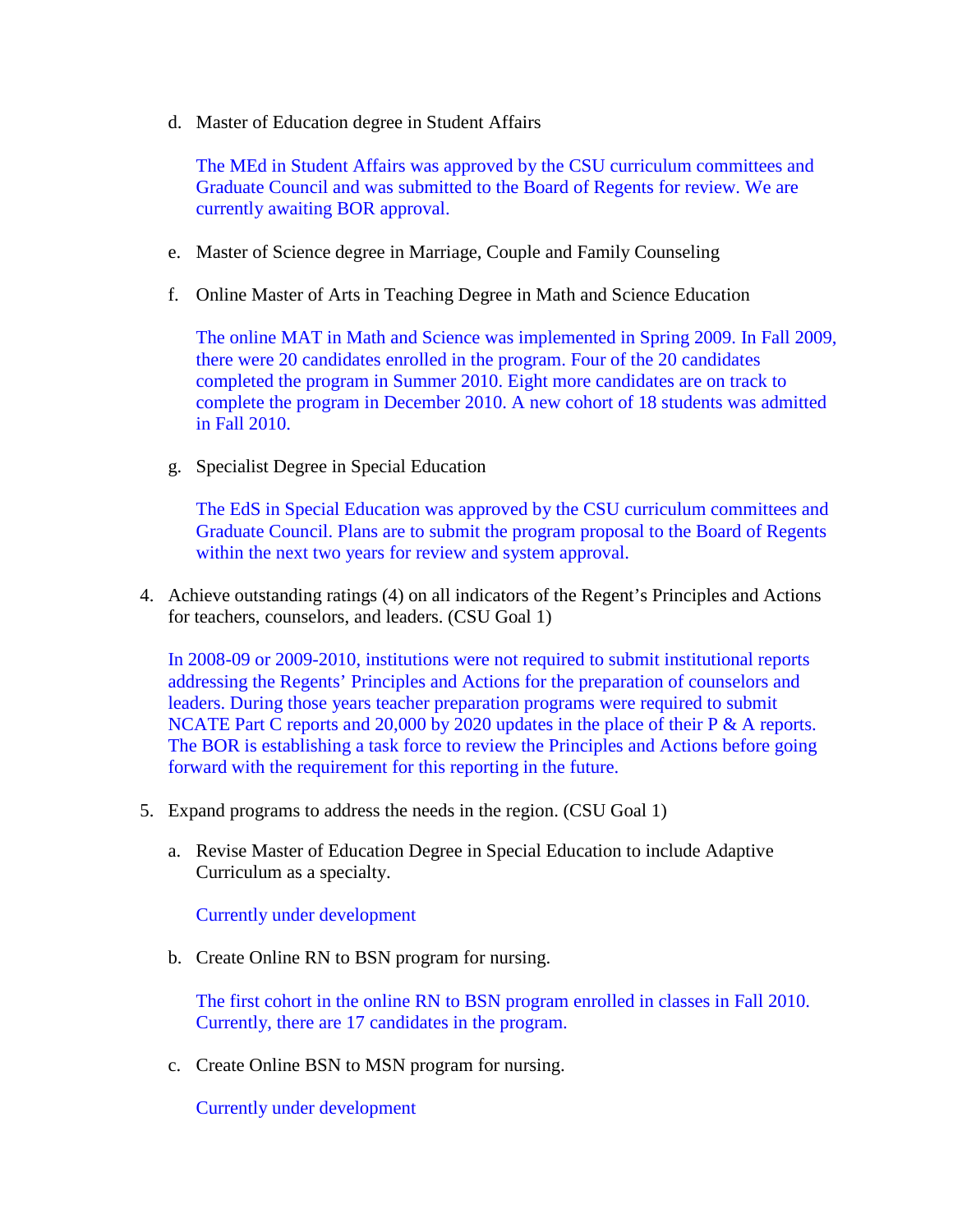d. Develop and offer an online Master of Education in Educational Leadership

The online MEd in Educational Leadership was implemented in Spring 2009.

|                   | Summer 2009 | <b>Fall 2009</b> | Spring 2010 |
|-------------------|-------------|------------------|-------------|
| Number of         |             |                  |             |
| students enrolled |             |                  |             |

e. Create EDS Leadership online

Currently under development

- 6. Obtain or maintain national accreditation/recognition for all eligible programs
	- a. Maintain NCATE/PSC accreditation.

Preparations are underway for the Spring 2013 onsite continuing approval review.

- b. Obtain National Accreditation of both the undergraduate and graduate programs in Health Science by the Council of Education in Public Health (CEPH). (CSU Goal 1)
- c. Obtain national recognition for educator preparation programs from Specialty Program Associations (SPAs) recognized by NCATE. (CSU Goal 1)
- d. Obtain national accreditation from the American Association of Colleges of Nursing while maintaining accreditation from the National League for Nursing Accrediting Commission. (CSU Goal 1)

The School of Nursing underwent a successful Commission on Collegiate Nursing Education accreditation visit in March 2010. The official board review will take place in October 2010.

d. Maintain national accreditation of counseling programs from Counseling and Counseling Related Educational Programs (CACREP).

The counseling programs completed a self-study and underwent a review by CACREP in 2009. The program maintained their national accreditation from Counseling and Counseling Related Educational Programs of the American Counseling Association through 2017.

### **People**

As a leader in graduate education at CSU, the College of Education and Health Professions graduate student enrollment in Fall 2009 was at an all time high of 624 students which is 52% of the 1210 total graduate population at the university. The College of Education and Health Professions has streamlined admission criteria, program accessibility and developed an active recruitment strategy to provide quality programs for educators in the region. Graduate enrollment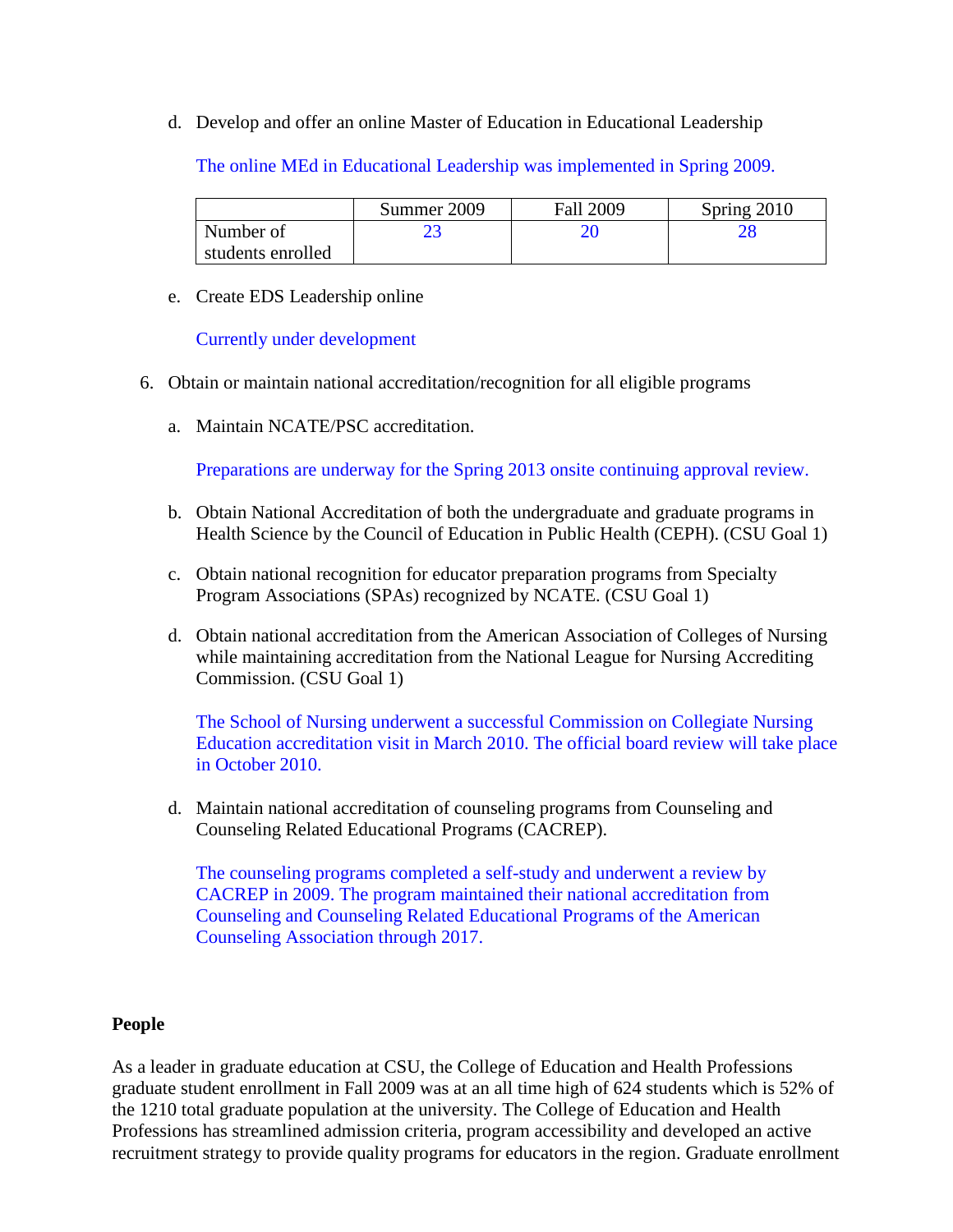has increased by 108% since 1997. With continued growth, the College of Education and Health Professions anticipates an enrollment of 800 students by 2013.

Undergraduate enrollment in the College of Education grew to more than 1000 students in 2007 which was a 43% increase since 1997. In 2009, programs in Health Science and the School of Nursing merged with the College of Education to become the College of Education and Health Professions, creating an undergraduate enrollment of more than 1900 students (including enrollment in teacher preparation programs housed in other colleges) and a graduate enrollment of more than 600 students.

While the student enrollment in the College of Education and Health Professions has dramatically increased, the number of full-time faculty has not. From 1997 to 2008, the number of faculty increased by three positions (37 to 40 or 8%). In Fall 2009, four health science faculty and 17 nursing faculty were added to the COEHP as a result of the reorganization of the college, but no new faculty positions were added. While the COEHP has seen little increase in the number of full-time faculty since 1997, the university as a whole has increased the number of faculty from 221 in 1997 to 296 in 2009, which is a 34% increase.

As a professional leader in P-12 education and health professions for the region, the College of Education and Health Professions seeks to:

|                                | <b>Fall 2006</b> | <b>Fall 2007</b> | <b>Fall 2008</b> | Fall 2009*                         |
|--------------------------------|------------------|------------------|------------------|------------------------------------|
| <b>Total Full-Time Faculty</b> | 41               | 40               | 40               | $61*$                              |
|                                |                  |                  |                  | 40 (Education)<br>21 (Health Prof) |
| <b>Tenure-track Faculty</b>    | 32               | 31               | 31               | $46*$                              |
| <b>Tenured Faculty</b>         | 18               | 20               | 19               | $23*$                              |

1. Increase the number of qualified faculty. (CSU Goal 1)

 \* *Increase in number of faculty due to addition of Health Science and Nursing faculty as a result of the college reorganization; no new faculty positions added in Fall 2009*

2. Increase the number of full and part-time advisors in the College of Education and Health Professions Student Advising and Field Experiences (SAFE) office. (CSU Goal 1)

|                     | 2006-2007 | 2007-2008 | 2008-2009 | 2009-2010      |
|---------------------|-----------|-----------|-----------|----------------|
| Number of full-time |           |           |           |                |
| faculty working as  |           |           |           |                |
| advisors            |           |           |           |                |
| Number of part-time |           |           |           |                |
| faculty working as  |           |           |           |                |
| advisors            |           |           |           |                |
| Number of part-time | 3         | 3         |           | 1 Health       |
| advisors            |           |           |           | <b>Science</b> |
|                     |           |           |           | 2 Teacher Ed   |
|                     |           |           |           | 2 Nursing      |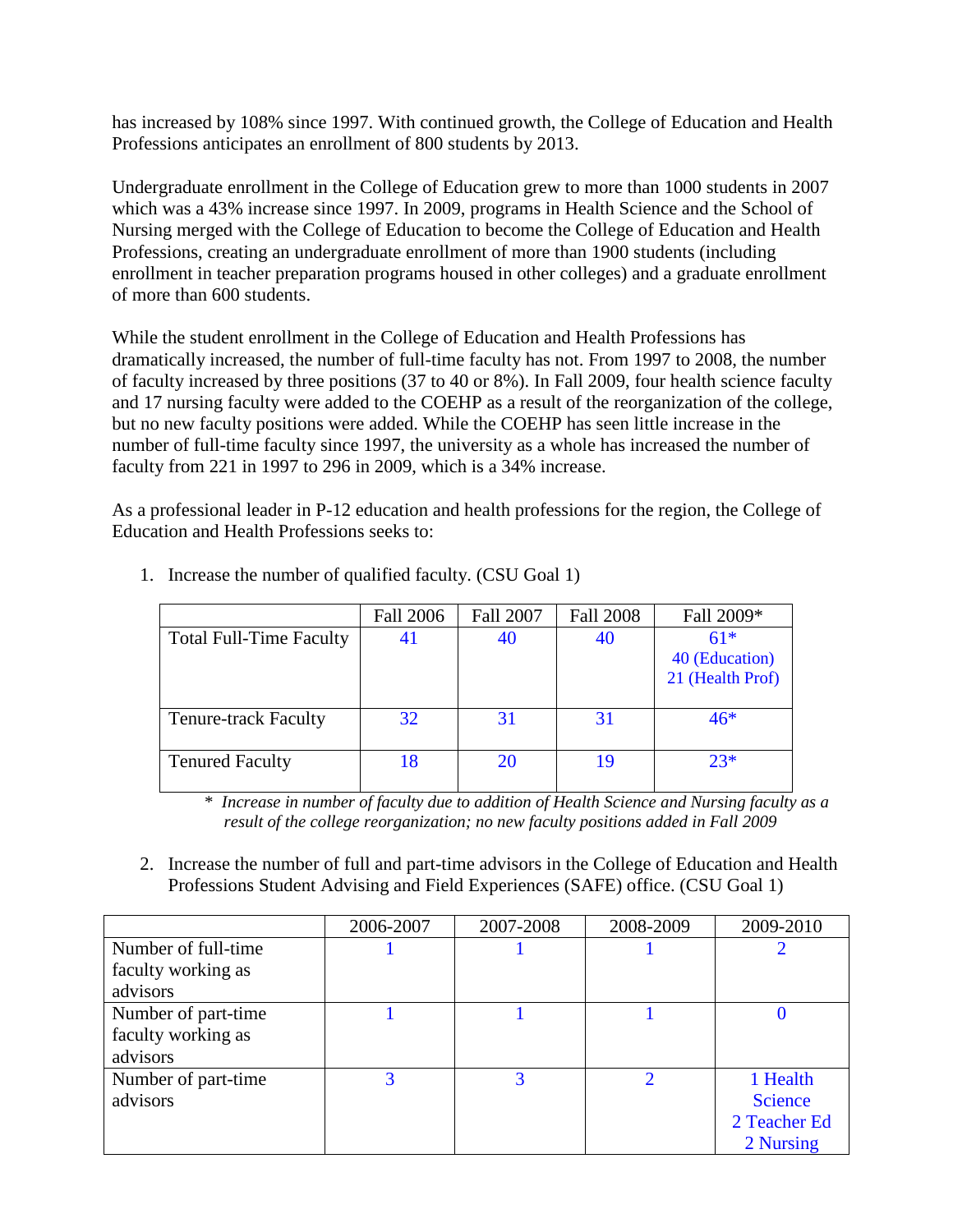3. Increase the number of candidates enrolled in high need fields in the following areas: Special Education, Mathematics Education, Science Education, Middle Grade Mathematics, Middle Grades Science, English Education, History Education, Foreign Language Education and Nursing. (CSU Goal 2)

|                          | 2006-2007           | 2007-2008          | $\cdots$<br>2008-2009 | 2009-2010         | $\frac{6}{6}$ |
|--------------------------|---------------------|--------------------|-----------------------|-------------------|---------------|
|                          |                     |                    |                       |                   | change        |
|                          |                     |                    |                       |                   | since         |
|                          |                     |                    |                       |                   | 2006          |
| <b>Special Education</b> | 78                  | 106                | 133                   | 116               | $+49%$        |
|                          | (49 BSEd, 5)        | (56 BSEd, 8)       | (65 BSEd, 16)         | (66 BSEd, 8 PB,   |               |
|                          | <b>PB</b> , 24 MAT) | PB, 42 MAT)        | <b>PB, 52 MAT)</b>    | 42 MAT)           |               |
| Secondary                | 58                  | 53                 | 54                    | 82                | $+41%$        |
| Mathematics              | (53 BA/BS, 0)       | (43 BS, 3 PB, 7)   | (31 BS, 7 PB, 11)     | (44 BS, 5 PB, 21) |               |
|                          | PB, 5 MAT)          | MAT)               | MAT, 5 MATC)          | MAT, 12 MATC)     |               |
| <b>Secondary Science</b> | 32                  | 43                 | 48                    | 57                | $+78%$        |
|                          | (25 BA/BS, 0)       | (28 BA/BS, 1)      | (25 BA/BS, 5          | (29 BA/BS, 5 PB,  |               |
|                          | PB, 7 MAT)          | <b>PB, 14 MAT)</b> | PB, 10 MAT, 8         | 12 MAT, 11        |               |
|                          |                     |                    | MATC)                 | <b>MATC</b> )     |               |
| Middle Grades            | 110                 | 127                | 119                   | 129               | $+17%$        |
|                          | (77 BSEd, 7)        | (95 BSEd, 17)      | (77 BSEd, 13)         | (93 BSEd, 4 PB,   |               |
|                          | <b>PB, 26 MAT)</b>  | PB, 15 MAT)        | <b>PB, 29 MAT)</b>    | 32 MAT)           |               |
| Secondary English        | 99                  | 87                 | 89                    | 101               | $+2%$         |
|                          | (79 BA, 1 PB,       | (62 BA, 5 PB,      | (55 BA, 9 PB,         | (67 BA, 1 PB, 33) |               |
|                          | <b>19 MAT)</b>      | <b>20 MAT)</b>     | <b>25 MAT)</b>        | MAT)              |               |
| <b>Secondary History</b> | 107                 | 101                | 96                    | 118               | $+10%$        |
|                          | (91 BA, 7 PB,       | (86 BA, 6 PB, 9)   | (76 BA, 6 PB, 14      | (98 BA, 2 PB, 18) |               |
|                          | 9 MAT)              | MAT)               | MAT)                  | MAT)              |               |
| Foreign Language         | 30                  | 31                 | 13                    | 19                | $-37%$        |
| Education                | (30 BA, 0 PB)       | (28 BA, 3 PB)      | (12 BA, 1 PB)         | (18 BA, 1 PB)     |               |
| Nursing                  | 547                 | 464                | 483                   | 521               | $-5%$         |

**Number of Candidates Enrolled by Program**

*Sources: CSU Facts and Figures:<http://ir.colstate.edu/reports/factsfigures.asp> and "Students by Major by Department" report in ISIS; MAT and post-bac enrollments taken from PAAR.*

4. Increase the number of graduates recommended for certification and licensure in high need fields especially in the following areas: Special Education, Mathematics Education, Science Education, Middle Grade Mathematics, Middle Grades Science, English Education, History Education, Foreign Language Education and Nursing. (CSU Goal 2)

See table on next page.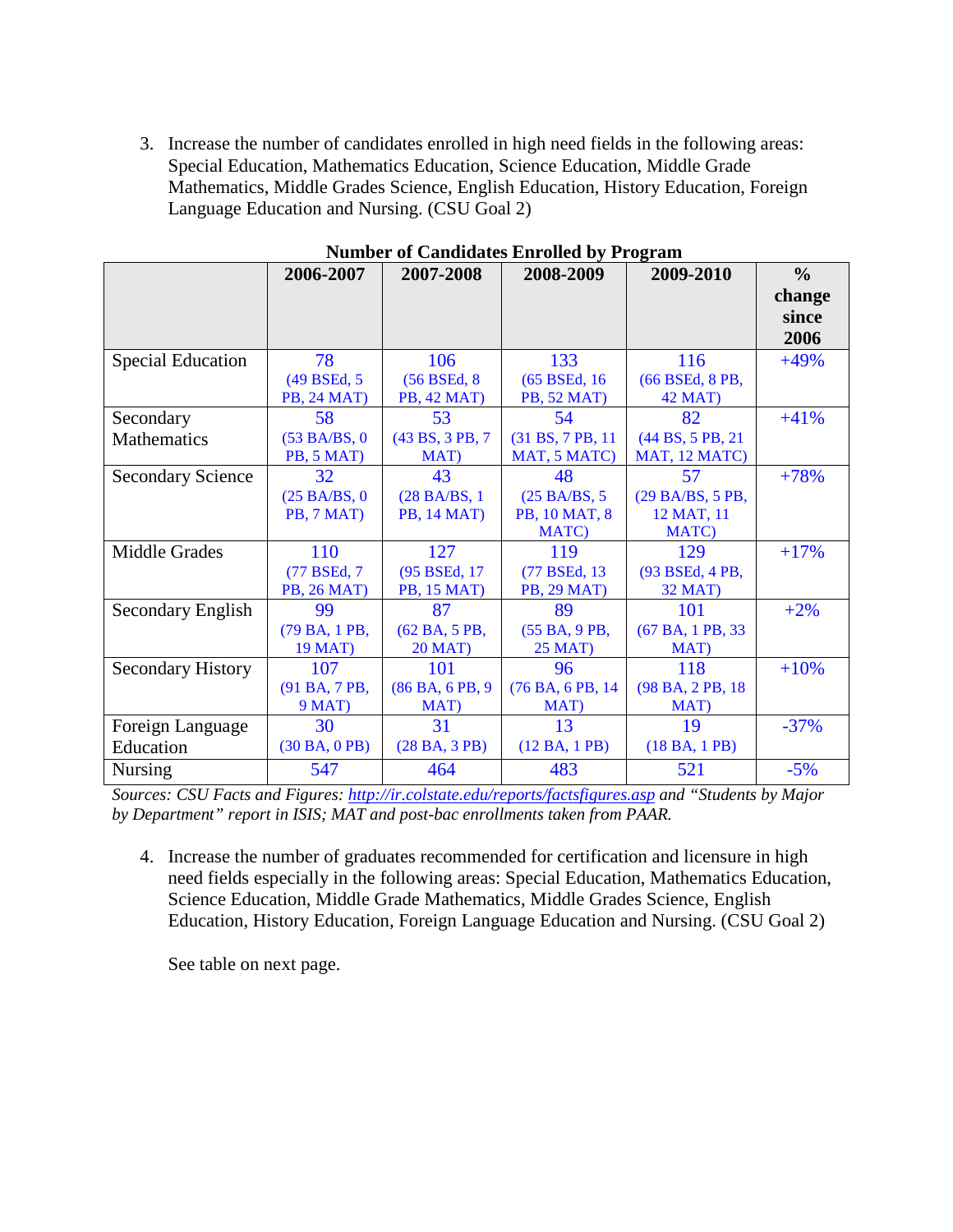|               | <b>Teacher Preparation Programs</b>                         |                                                                         | <b>Nursing</b>                                          |                                                                     |  |
|---------------|-------------------------------------------------------------|-------------------------------------------------------------------------|---------------------------------------------------------|---------------------------------------------------------------------|--|
|               | Number of<br>candidates<br>recommended<br>for certification | Number of<br>minority<br>candidates<br>recommended<br>for certification | Number of<br>candidates<br>recommended<br>for licensure | Number of<br>minority<br>candidates<br>recommended<br>for licensure |  |
| 2006-<br>2007 | 380                                                         | 26                                                                      |                                                         |                                                                     |  |
| 2007-<br>2008 | 303                                                         | 58                                                                      |                                                         |                                                                     |  |
| 2008-<br>2009 | 359                                                         | 109                                                                     |                                                         |                                                                     |  |
| 2009-<br>2010 | 256                                                         | 68                                                                      | 84                                                      | 33                                                                  |  |

### **Number of Candidates Recommended for Certification and Licensure**

5. Increase the number of candidates admitted to the Teacher Education Program. (CSU Goal 2)

|           | Summer | Fall | Spring | Total |
|-----------|--------|------|--------|-------|
| 2006-2007 | 44     | 72   | 93     | 209   |
| 2007-2008 | 39     | 117  | 90     | 246   |
| 2008-2009 | 53     | 77   | 88     | 218   |
| 2009-2010 | 106    | 127  | 75     | 308   |

6. Increase the number of candidates admitted to the undergraduate nursing program. (CSU Goal 2)

|           | Number of pre-nursing | Number of nursing    |
|-----------|-----------------------|----------------------|
|           | candidates            | candidates           |
| 2009-2010 | 330 Fall, 299 Spring  | 194 Fall, 181 Spring |
|           |                       |                      |

7. Increase the number of graduate students enrolled in the College of Education and Health Professions. (CSU Goal 2)

The College has streamlined admission criteria, program accessibility, and developed an active recruitment strategy to provide quality programs for educators in the region. Graduate enrollment in the COEHP has increased by 74% since Fall 2006.

|                    | <b>Fall 2006</b> | <b>Fall 2007</b> | <b>Fall 2008</b> | <b>Fall 2009</b> |
|--------------------|------------------|------------------|------------------|------------------|
| Number of graduate | 358              | $539 (+51%)$     | $555 (+3%)$      | $624 (+12\%)$    |
| students enrolled  |                  |                  |                  |                  |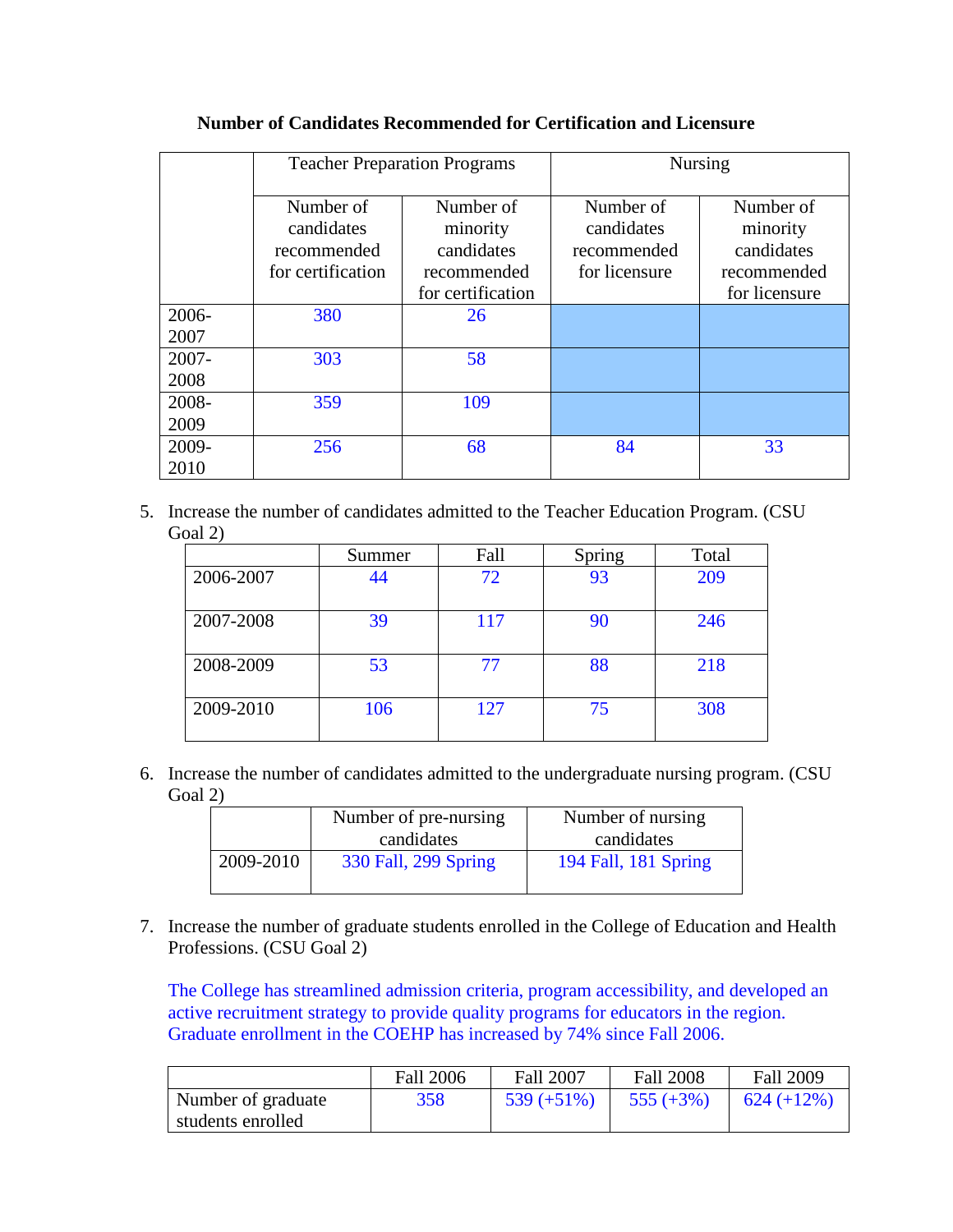8. Increase the number of graduate assistantships in the College of Education and Health Professions and include two new graduate assistants to serve as technology assistants for faculty, staff, and students. (CSU Goal 2)

|                                |           | Fall           | Spring         | Summer         |
|--------------------------------|-----------|----------------|----------------|----------------|
| <b>Teacher Education</b>       | 2006-2007 | 9              | 4              | 3              |
|                                | 2007-2008 | 5              | 5              | $\overline{3}$ |
|                                | 2008-2009 | 5              | 5              | 3              |
|                                | 2009-2010 | 6              | $\overline{7}$ | $\overline{2}$ |
| Counseling, Foundations $\&$   | 2006-2007 | $\overline{2}$ | $\overline{2}$ | $\overline{2}$ |
| Leadership                     | 2007-2008 | $\overline{2}$ | $\overline{2}$ | $\overline{2}$ |
|                                | 2008-2009 | $\overline{3}$ | $\overline{3}$ | $\overline{4}$ |
|                                | 2009-2010 | $\overline{4}$ | $\overline{4}$ | $\overline{5}$ |
| Health, Physical Education,    | 2008-2009 |                |                | 1              |
| <b>Exercise Science</b>        |           | $14*$          | $14*$          | $7*$           |
|                                | 2009-2010 | $\overline{2}$ | $\overline{2}$ | 1              |
| *Hughston Fellows (grant-      |           | $14*$          | $14*$          | $7*$           |
| funded positions)              |           |                |                |                |
| <b>Nursing</b>                 | 2009-2010 | $\overline{0}$ | $\overline{0}$ | $\overline{0}$ |
|                                |           |                |                |                |
| Dean's Office                  | 2006-2007 |                | 1              | $\overline{2}$ |
|                                | 2007-2008 | $\overline{3}$ | $\overline{2}$ | $\overline{2}$ |
|                                | 2008-2009 | $\overline{3}$ | $\overline{3}$ | $\overline{2}$ |
|                                | 2009-2010 | $\overline{2}$ | $\overline{3}$ | 1              |
| <b>Outreach Centers (CQTL,</b> | 2009-2010 | $\overline{3}$ | $\overline{3}$ | 1              |
| CRMC, Oxbow, SAFE)             |           |                |                |                |
| <b>Total for COEHP</b>         | 2006-2007 | 12             | $\overline{7}$ | $\overline{7}$ |
|                                | 2007-2008 | 10             | 9              | $\overline{7}$ |
| *Hughston Fellows (grant-      | 2008-2009 | 12             | 12             | 10             |
| funded positions)              |           | $14*$          | $14*$          | $7*$           |
|                                | 2009-2010 | 17             | 19             | 10             |
|                                |           | $14*$          | $14*$          | $7*$           |

### **Number of Graduate Assistants by Department**

9. Add full-time staff to support technology needs for faculty. (CSU Goal 2 and CSU Goal 5)

The COEHP Dean's Office is helping to fund a staff position for a person who provides training and support for faculty in the area of technology. This person also teaches a graduate technology course for the Department of Teacher Education.

10. Add full-time web developer. (CSU Goal 2 and CSU Goal 5)

In 2009-2010, a web developer was assigned to a  $\frac{4}{10}$  position with the COEHP. The COEHP Dean's Office is helping to fund this position.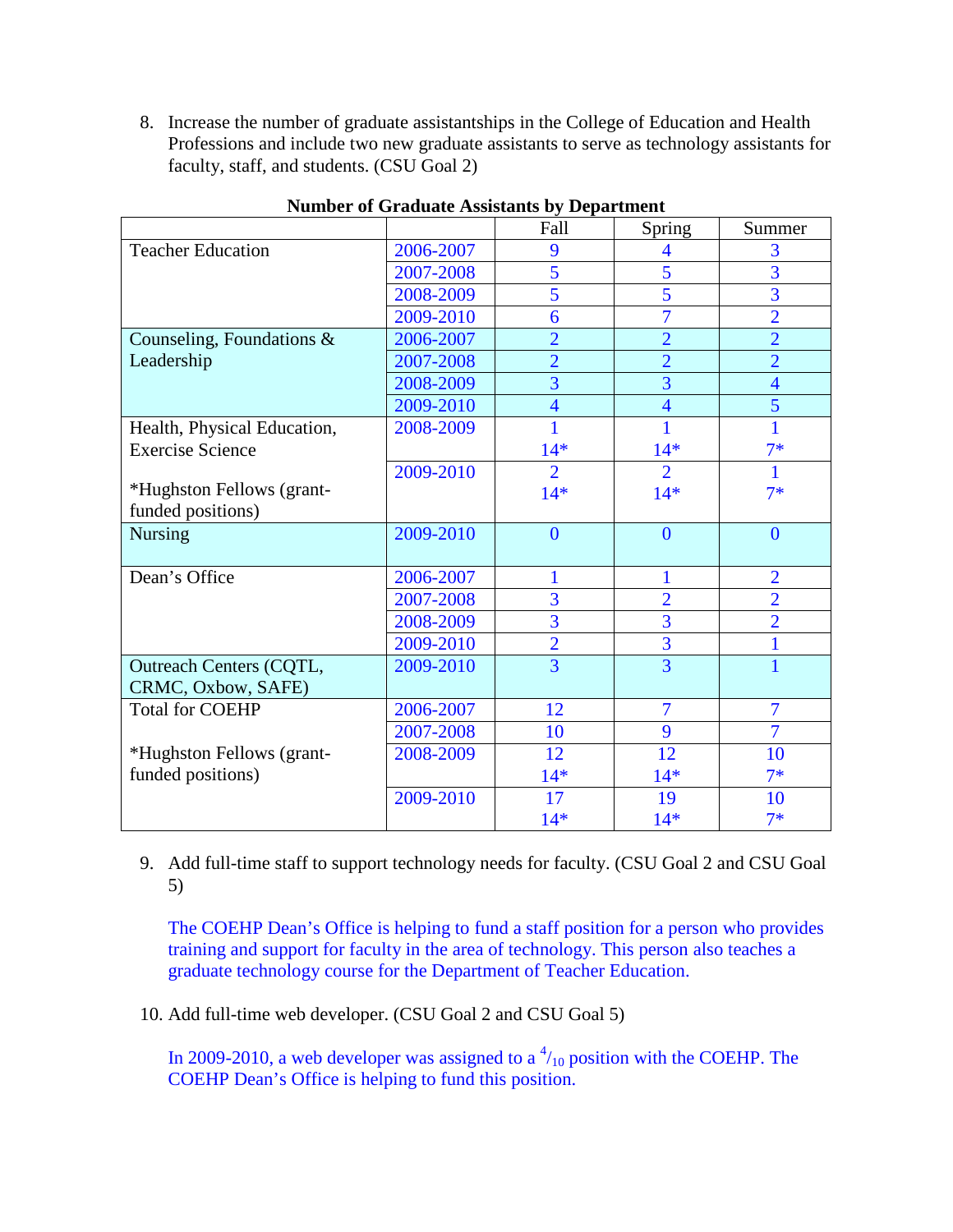11. Add full-time development coordinator. (CSU Goal 4)

A full-time development coordinator was hired in Spring 2009.

12. Increase administrative staff support for COEHP. (CSU Goal 1)

### **Finance**

In 1997, the College of Education had no endowed scholarships or faculty chairs. By 2007, the College of Education secured two endowed faculty chairs and more than 10 endowed scholarships.

In 2007, the College of Education began its first unrestricted endowment for benefit of the College. The endowment began in summer 2007 with gifts of \$5,000 or greater.

In Fall 2007, the College of Education conducted its first annual fund (Friends of the College of Education) to raise unrestricted funds to support faculty recruitment and development, program development, enhanced faculty and student instructional technology, and dynamic community educational programs.

As a P-12 educational leader for the region, the College of Education and Health Professions seeks to:

- 1. Achieve endowments to support College of Education and Health Professions programs, faculty, and students.
	- a. Achieve a \$2,000,000 College of Education and Health Professions Endowment supported by the Education Order which is funded by gifts of \$5,000 or greater. (CSU Goal 4)

|           | Total amount given each | <b>Total Endowment</b> |  |
|-----------|-------------------------|------------------------|--|
|           | vear                    |                        |  |
| 2006-2007 | \$5,000.00              | \$5,000.00             |  |
| 2007-2008 | \$24,324.01             | \$29,355.07            |  |
| 2008-2009 | \$251,688.94            | \$290,069.09           |  |
| 2009-2010 | \$12,265.62             | \$330,332.28           |  |

b. Achieve a \$500,000 School of Nursing Endowment supported by gifts of \$5,000 or greater. (CSU Goal 4)

This was in development last year, but efforts were redirected to build a community campaign to match gifts pledged by the hospitals. Champ Baker is leading an effort to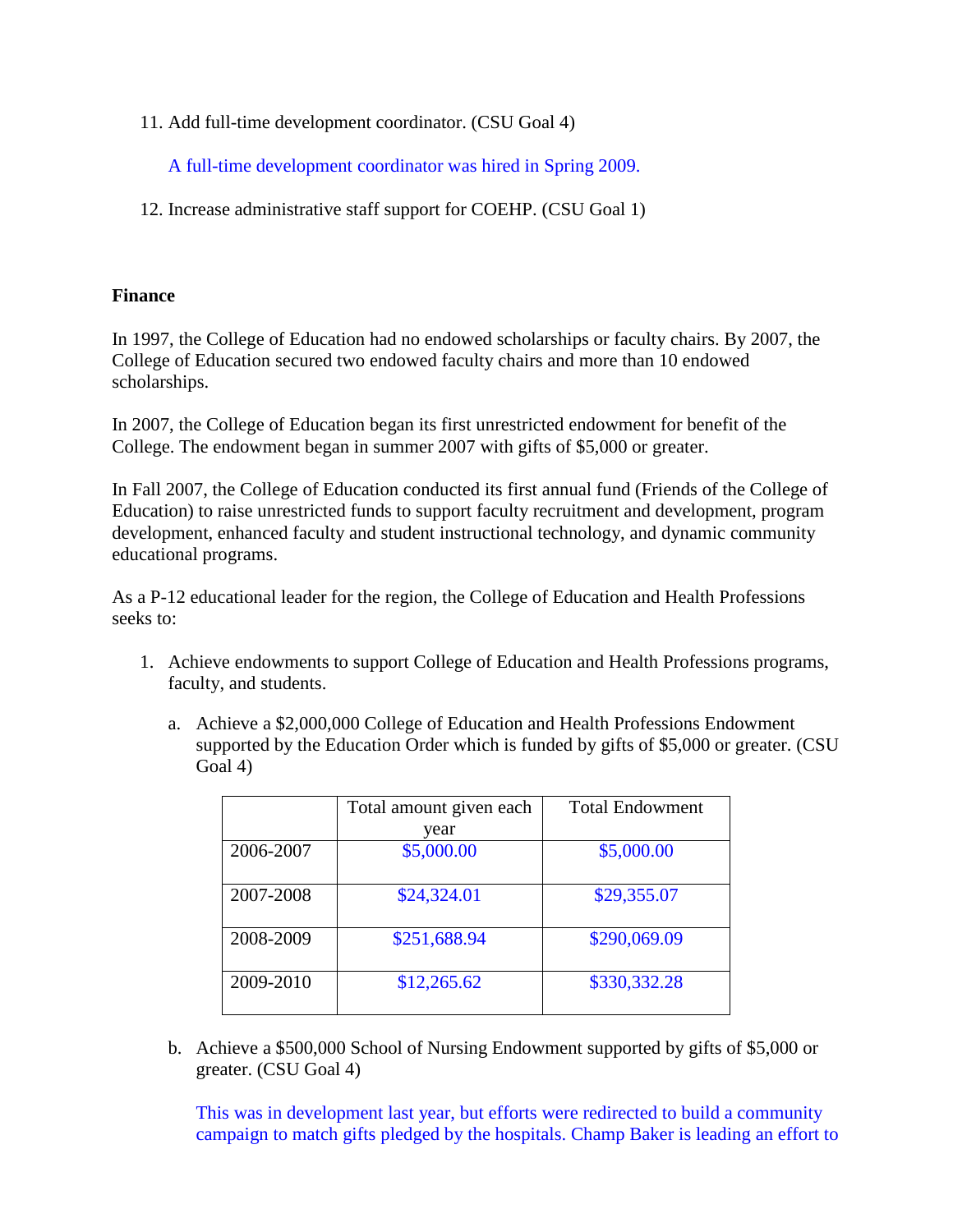secure pledges from physicians within the community. These funds will support additional nursing expansions, including the RN-to-BSN and MSN degree programs.

- 2. Achieve gifts to name the college and school.
	- a. Achieve a \$10,000,000 gift to name the College of Education and Health Professions. (CSU Goal 4)
	- b. Achieve a \$3,000,000 gift to name the School of Nursing. (CSU Goal 4)

In 2010, the School of Nursing received a five-year, \$1,000,000 gift from St. Francis and Columbus Regional Medical Centers to support nursing programs.

- 3. Increase annual giving
	- a. Achieve a \$25,000 Friends of Education annual fund for the College of Education and Health Professions. (CSU Goal 4)

|           | Total amount given during AY |  |  |
|-----------|------------------------------|--|--|
| 2006-2007 | \$0.00                       |  |  |
| 2007-2008 | \$7,488                      |  |  |
| 2008-2009 | \$15,505                     |  |  |
| 2009-2010 | \$22,980                     |  |  |

b. Establish and achieve a \$15,000 Friends of Nursing annual fund for the College of Education and Health Professions. (CSU Goal 4)

In progress as part of the community nursing initiative. The plan is to raise these funds by developing alumni giving within the SON.

- c. Establish and achieve a \$5,000 Friends of the Health Sciences annual fund for the College of Education and Health Professions. (CSU Goal 4)
- 4. Increase number of donors.
	- a. Achieve 500 donors for the "Friends" of Education. (CSU Goal 4)

|           | Number of donors |  |  |
|-----------|------------------|--|--|
| 2006-2007 |                  |  |  |
| 2007-2008 | 55               |  |  |
| 2008-2009 | 51               |  |  |
| 2009-2010 | 62               |  |  |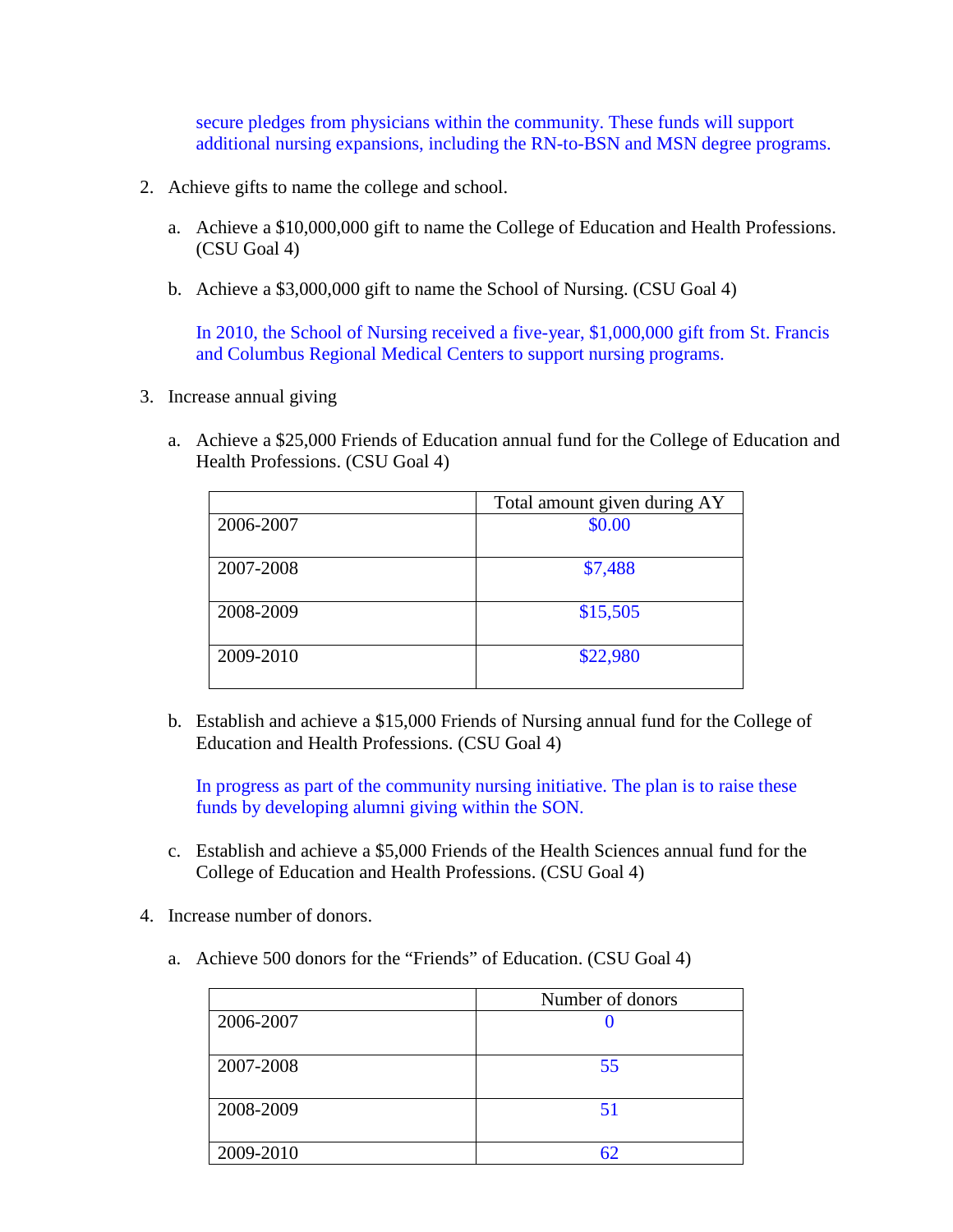- b. Achieve 200 donors for the "Friends" of Nursing. (CSU Goal 4)
- c. Achieve 50 donors for the "Friends" of the Health Sciences. (CSU Goal 4)
- 5. Increase funds to support faculty professional development and research. (CSU Goal 1 and Goal 4)

|               | <b>CFL</b><br>funds | Teacher<br>Education<br>funds | <b>HPEX</b><br>funds | <b>Nursing</b><br>funds | <b>COEHP</b><br>(multiple)<br>sources) | Total<br>available<br>for COEHP<br>Faculty |
|---------------|---------------------|-------------------------------|----------------------|-------------------------|----------------------------------------|--------------------------------------------|
| 2006-<br>2007 | \$10,080            | \$9,249<br>(\$7788)           |                      |                         | \$13,000                               | \$40,117                                   |
| 2007-<br>2008 | \$9,818             | \$9,249<br>$(\$6877)$         |                      |                         | \$15,000                               | \$40,944                                   |
| 2008-<br>2009 | \$9,818             | \$9,249<br>$(\$5328)$         |                      |                         | \$7,500                                | \$31,895                                   |
| 2009-<br>2010 | \$9,229             | \$8,694<br>$(\$6818)$         | \$1,410              | \$22,424                | \$37,500                               | \$86,075                                   |

**Amount Available for Professional Development by Department**

Allocation from State Funds (Amount available from Department Foundation Accounts)

6. Increase funds to support student travel for professional development. (CSU Goal 2 and Goal 4)

Funding for student travel comes from a source outside the college. Each college receives a student travel allotment based on student enrollment in the college. The table below shows the total funds available to the COEHP and the amount of student travel money distributed to students in each department. Occasionally, COEHP Student Travel Funds are supplemented by funds from department foundation accounts (amount noted in parentheses).

|           | <b>Total COEHP</b> | Funds      | Funds      | Funds       | Funds          |
|-----------|--------------------|------------|------------|-------------|----------------|
|           | Student            | awarded to | awarded to | awarded to  | awarded to     |
|           | Travel Funds       | <b>CFL</b> | Teacher    | <b>HPEX</b> | <b>Nursing</b> |
|           | available          | students   | Education  | students    | students       |
|           |                    |            | students   |             |                |
| 2006-2007 | \$5,845            | \$759      | \$4,954    |             |                |
| 2007-2008 | \$7,120            | \$512      | \$6,608    |             |                |
| 2008-2009 | \$6,680            | \$1,896    | \$4,784    |             |                |
| 2009-2010 | \$7,810            | \$2,076    | \$5,734    | $\Omega$    |                |
|           |                    |            | $(\$641)$  |             |                |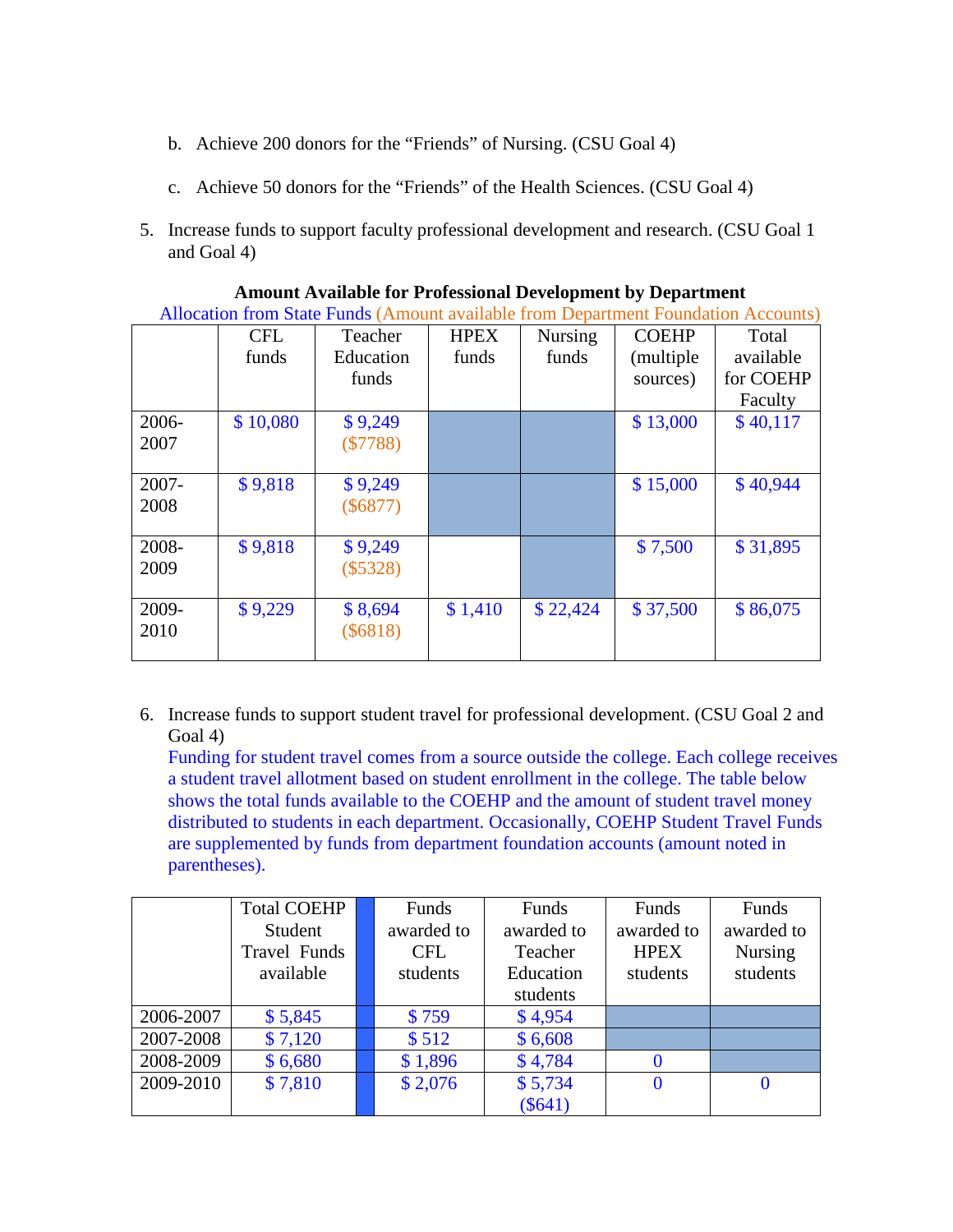7. Increase external funding from grants and contracts. (CSU Goal 3 and Goal 4)

|           | $\frac{1}{2}$ and $\frac{1}{2}$ and $\frac{1}{2}$ and $\frac{1}{2}$ are $\frac{1}{2}$ and $\frac{1}{2}$ |           |             |             |           |              |              |
|-----------|---------------------------------------------------------------------------------------------------------|-----------|-------------|-------------|-----------|--------------|--------------|
|           | <b>CFL</b>                                                                                              | Teacher   | <b>HPEX</b> | Nursing     | Outreach  | <b>COEHP</b> | <b>COEHP</b> |
|           |                                                                                                         | Education |             |             | Centers   |              | Total        |
| 2006-2007 |                                                                                                         |           |             |             |           |              | \$1,137,525  |
| 2008-2009 |                                                                                                         | \$20,185  |             |             | \$306,335 | \$953,000    | \$1,279,520  |
| 2009-2010 |                                                                                                         | \$4500    |             | \$1,229,529 | \$952,029 | \$447,000    | \$2,633,058  |

**External Funding by Department**

### **Facilities**

As an educational leader for the region, the College of Education and Health Professions seeks to:

1. Outfit and continue to update all classrooms in Jordan Hall, Lumpkin Center, and Illges with state of the art instructional technology including an instruction computer, projection system, audio system, document camera, and smartboard technology. (CSU Goal 5)

#### **Classroom Technology Provided in the College of Education and Health Professions, Fall 2006- Spring 2010**

| $v$ pring 2010                                            |                  |                  |                  |                  |  |  |  |  |  |
|-----------------------------------------------------------|------------------|------------------|------------------|------------------|--|--|--|--|--|
| <b>Type of Technology</b>                                 | 2006-07          | 2007-08          | 2008-09          | 2009-10          |  |  |  |  |  |
|                                                           | # Classrooms $=$ | # Classrooms $=$ | # Classrooms $=$ | # Classrooms $=$ |  |  |  |  |  |
|                                                           | 18               | 18               | 18               | $23^*$           |  |  |  |  |  |
| # Student Computers                                       | 124              | 157              | 157              | $(167+24)$ 191   |  |  |  |  |  |
| <b>Instructor Workstations</b>                            | 18               | 18               | 18               | $(19+4)$ 23      |  |  |  |  |  |
| <b>Networked Printers</b>                                 | 16               | 17               | 17               | $(18=2)$ 20      |  |  |  |  |  |
| Data Projectors                                           | 17               | 18               | 18               | $(19+6)$ 23      |  |  |  |  |  |
| Sound Systems                                             | 6                | $\overline{7}$   | 11               | $(11+4)$ 15      |  |  |  |  |  |
| <b>Document Cameras</b>                                   | 3                | 5                | 5                | $(5+0)$ 5        |  |  |  |  |  |
| <b>Wireless Presenters</b>                                | $\bf{0}$         | 18               | 18               | $(19+4)$ 23      |  |  |  |  |  |
| <b>Interactive Whiteboards</b>                            | 4                | 6                | 8                | $(18+1)$ 19      |  |  |  |  |  |
| Classroom Performance/<br><b>Student Response Systems</b> |                  | $\overline{4}$   | $\overline{4}$   | $(4+1)$ 5        |  |  |  |  |  |

\* Shows inclusion of Illges Hall; does not include Clearview II. Second number in parentheses is technology added in Illges.

Number of classrooms by building: Jordan Hall – 14 (06-09), 15 (09-10)

Lumpkin Center – 4 Illges Hall – 4 (includes 3 classrooms and a computer lab)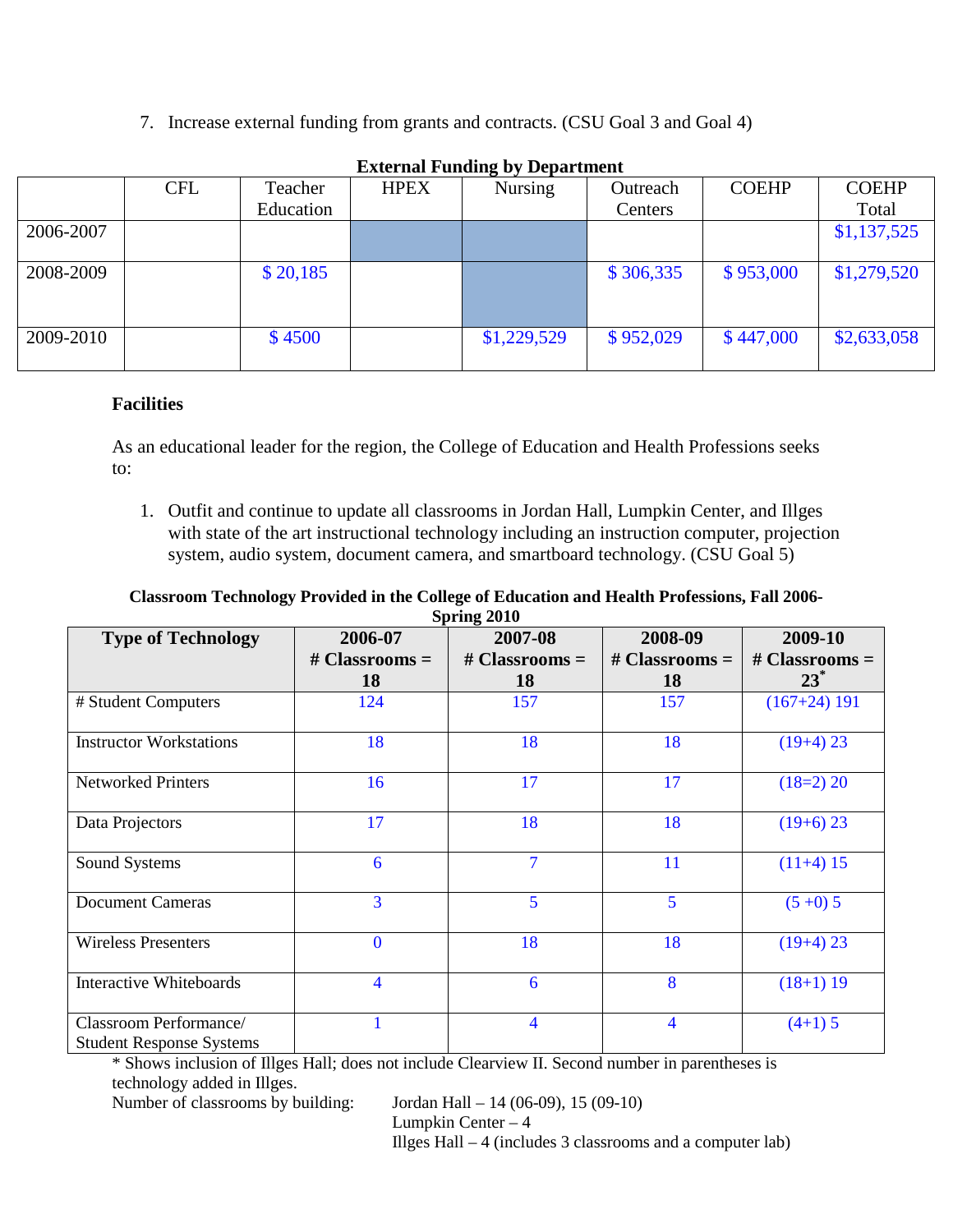2. Enhance the technology capabilities in the College of Education and Health Professions Media Production Studio to include: state of the art video editing software, online streaming for COEHP content including classroom teaching and programming, portable video cameras with microphones for all classrooms, enhanced video components for each classroom instructional computer, two high definition monitors, and DVD production equipment. (CSU Goal 3 and Goal 5)

The College of Education and Health Professions Media Production Studio established the University's first streaming television network. The studio is responsible for creating the first "video classroom" in Jordan Hall 213. It is equipped with 3 PTZ cameras, remote computer and audio recording that is operated from the Studio. This facility has demonstrated, and maintained, the technology necessary to deliver on-demand and live programming to students, the local community and around the world.

3. Provide professional development to all faculty and staff on all instruction technology within the College of Education. (CSU Goal 5)

From Spring 2009 to the beginning of Fall 2010, 12 technology workshops/trainings were provided for COEHP faculty and staff. Workshops/trainings provided instruction on using ActivBoards (Promethean), Photo Story, Movie Maker, Mimeo Interactive White Board, Podcasting, Digital Media, Video Podcasting, and E-Clickers. In addition, seven technology presentations were given in classes taught by COEHP faculty. The COEHP technology trainer/coordinator also assisted three faculty/staff with the development of online materials.

4. Create a new state-of-the-art Environmental Learning Center at Oxbow Meadows that is recognized a leader in the region. (CSU Goal 1 and Goal 3)

The new Environmental Learning Center at Oxbow Meadows is under construction. The projected opening date is Spring 2011.

5. Increase number of classrooms in Jordan Hall. (CSU Goal 1 and Goal 2)

One classroom was added in Jordan Hall in 2009.

6. Increase number of 30+ classrooms in Jordan Hall. (CSU Goal 1 and Goal 2)

Two 30+ classrooms were added in Jordan Hall in 2009.

- 7. Create new front entrance to Jordan Hall. (CSU Goal 1 and Goal 2)
- 8. Expand the Coca-Cola Space Science Center.
	- a. Create a new addition of approximately 1000 square feet onto the Coca-Cola Space Science Center Center's existing lobby for additional exhibitions and functions. (CSU Goal 1 and Goal 2)

Plans for this addition have been developed with Hecht Burdeshaw Architects. First funding proposal was submitted to McAllister & Quinn lobbyist firm in December